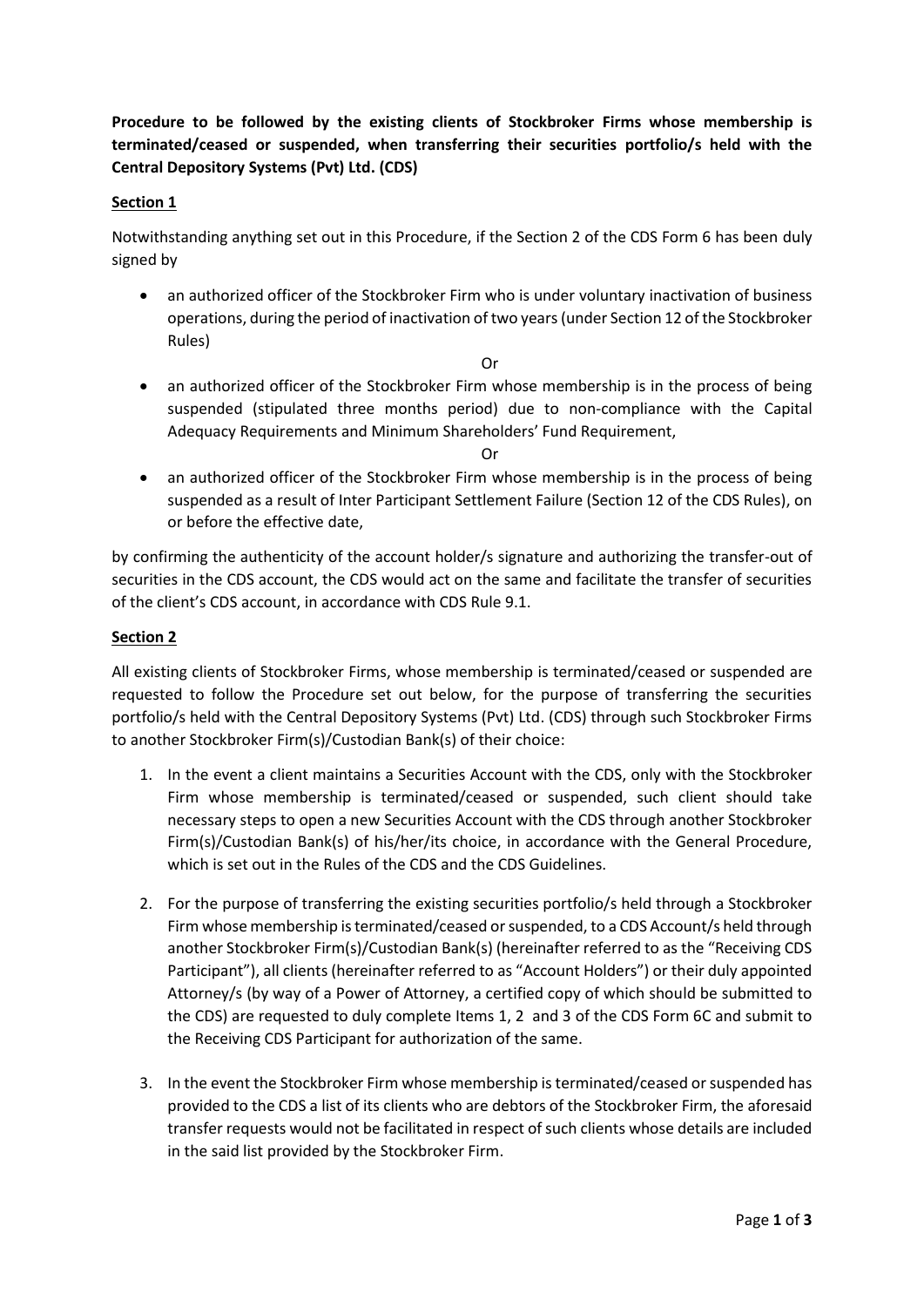- 4. Thereafter, the Account Holders are requested to submit the CDS Form 6C, duly authorized by the Receiving CDS Participant, and other supporting documents (hereinafter referred to as the "relevant documents") to the CDS or to the nearest Regional Branch Office of the CSE, **in person**, except in the instances specified below:
	- o Account Holders who are unable to submit documents in person (i.e. due to ill health, incapacity or residing abroad) may register-post the documents to CDS or appoint a third party duly authorized by the Account Holder (a duly signed letter giving the name, NIC/Passport No of the authorized person is required along with the proof of identity (NIC or Passport No))
	- o Body Corporates
		- Margin Trading Accounts and CDS Accounts opened of Lending Purposes

The Margin Provider/Bank/Financial Institution should submit to the CDS, a certified copy of the Board Resolution authorizing;

- The transfer of the securities portfolio/s from the stockbroker whose membership is terminated/ceased or suspended, to the Receiving CDS Participant; and,
- An official/s of the Margin Provider/Bank/Financial Institution to execute the relevant documents and to liaise with the CDS for the purpose of effecting such transfer.

The duly appointed official/s of the Margin Provider/Bank/Financial Institution should submit the relevant documents to the CDS or to the nearest Regional Branch Office of the CSE, **in person**.

Other Corporate Accounts (including Segregated Accounts)

The body corporate should submit to the CDS, a certified copy of the Board resolution authorizing;

- The transfer of the securities portfolio/s from stockbroker whose membership is being terminated/ceased or suspended, to the Receiving CDS Participant; and,
- An official/s of the body corporate to execute the relevant documents and to liaise with the CDS for the purpose of effecting such transfer.

The duly appointed official/s of the body corporate should submit the relevant documents to the CDS or to the nearest Regional Branch Office of the CSE, **in person**.

- $\circ$  Deceased Accounts In relating to the securities portfolio/s held in the CDS Account of a deceased person, the Executor/Administrator or legal heirs (where an Executor/Administrator has not been appointed) should inform the CDS regarding the death of the Account Holder and submit a certified copy of one of the following documents for the purpose of converting such CDS Account into a "Deceased Account":
	- Certificate of Death issued by the District Registrar/Additional District Registrar in accordance with the Births and Deaths Registration Act (CAP 110)
	- **Probate**
	- Letters of Administration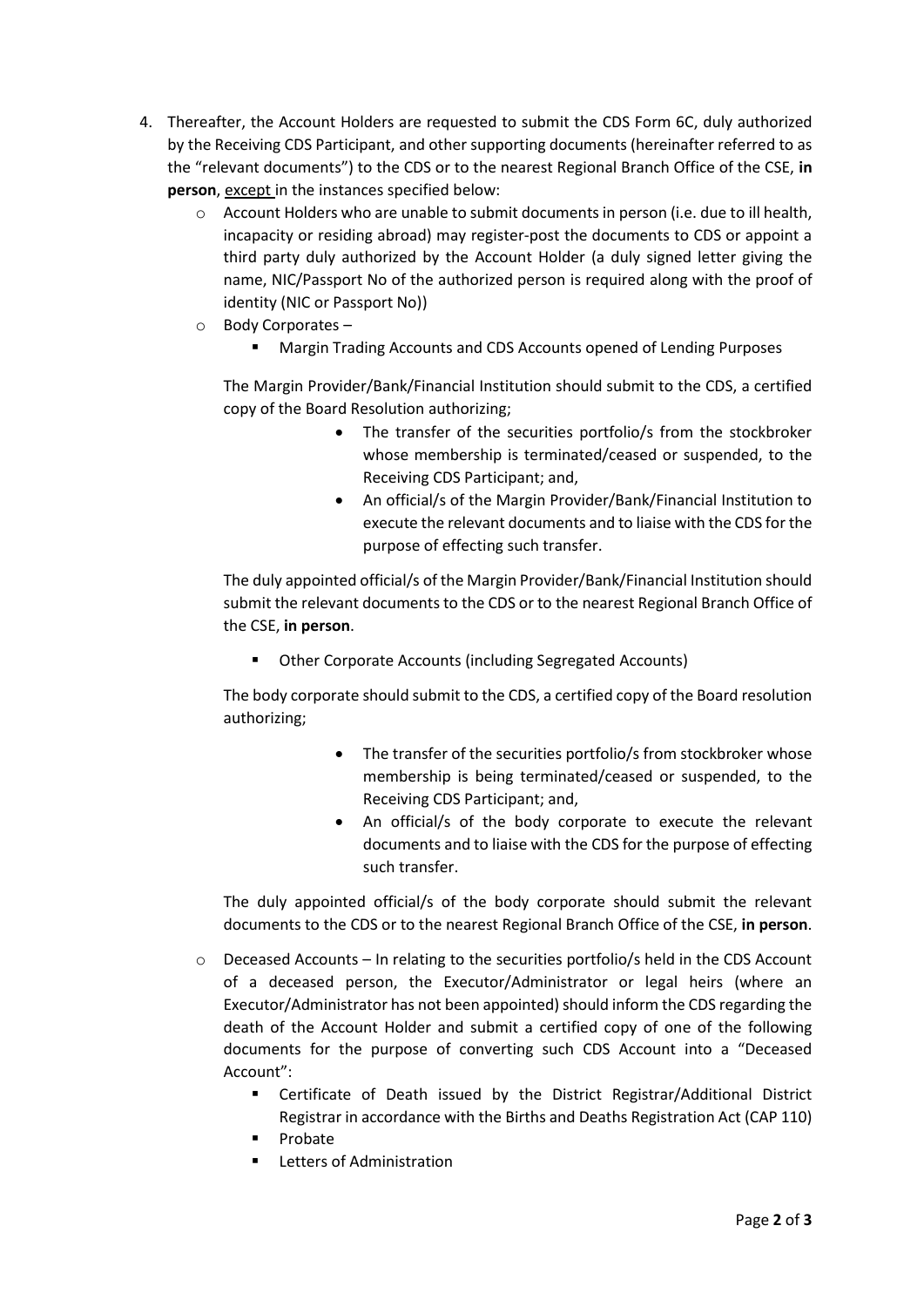Upon conversion of the Account into a Deceased Account;

• **The Executor/Administrator may;**

Transfer the securities portfolio/s held in the Deceased Account to the beneficiary(ies)/heir(s), as applicable, in accordance with CDS Guidelines by submitting the duly completed CDS Form 19 (available from [www.cds.lk\)](http://www.cds.lk/) to the CDS or to the nearest Regional Branch Office of the **CSE** 

• **The heir/s (where and Executor/Administrator has not been appointed)** should take necessary steps to transfer the securities portfolio/s held in the Deceased Account to their respective CDS Account/s held with other Stockbroker Firm(s)/Custodian Bank(s) in accordance with the CDS Guidelines by submitting the duly completed CDS 19 Forms (available from [www.cds.lk\)](http://www.cds.lk/) to the CDS or to the nearest Regional Branch Office of the CSE.

All aforesaid documents including a certified copy of the Probate/Letters of Administration (where applicable), must be submitted to the CDS or to the nearest Regional Branch Office of the CSE, **in person**, by the Executor/Administrator or heir/s (where an Executor/Administrator has not been appointed), as applicable.

- 5. Where the documents are signed under a Power of Attorney, Board Resolution, Probate or Letters of Administration, the capacity in which the documents are signed should be indicated by the signatory/ies on all documents.
- 6. Upon receipt of the relevant documents, an authorized officer/s of the CDS will peruse the relevant documents, verify the details given and accept/reject the same with an acknowledgement.
- 7. In the event the relevant documents are rejected by the CDS, the reasons for rejecting will be provided by the CDS in writing. The Account Holder may re-submit the relevant documents upon rectifying the same.
- 8. The CDS will effect the transfer of securities from the Stockbroker Firm whose membership is terminated/ceased or suspended, to the Receiving CDS Participant/s according to the instructions given by the Account Holder/s in accordance with the applicable Rules of the CDS and the CDS Guidelines.
- 9. The transfer of securities will be reflected in the subsequent monthly CDS Account Statement sent by the CDS to the Account Holder.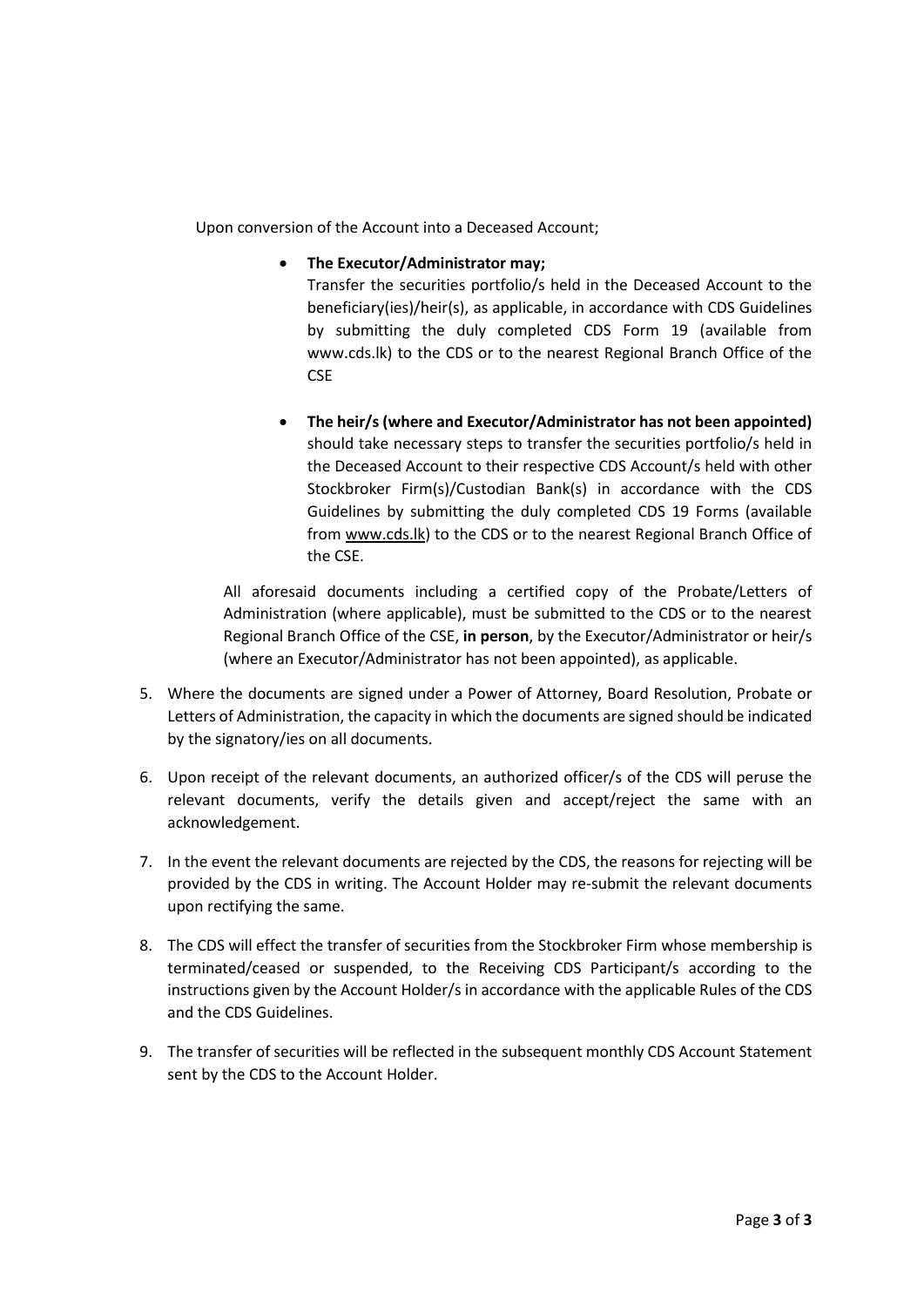## TRANSFER FORM

This transfer form should be used by the account holder only for transfering securities from a stockbroker whose membership is terminated/suspended or ceased, to another Stockbroker Firm/Custodian Bank of his/her/their choice\*.

| To: Central Depository Systems (Pvt) Ltd |  |
|------------------------------------------|--|
| Ground Floor, M&M Center,                |  |
| 341/5, Kotte Road,                       |  |
| Rajagiriya,                              |  |
| Sri Lanka.                               |  |
|                                          |  |
|                                          |  |
|                                          |  |
|                                          |  |
|                                          |  |

Please Note: In the event of Joint CDS Accounts, Margin Trading Accounts and Accounts for Lending Purposes, the address and the contact number of the first named holder, Margin Provider and Bank/Financial Institution (respectively) should be included.

(1). I/We\* wish to transfer the following securities out of my/our\*

CDS Account No:

|  |  | Quantity |  |  | <b>Company Code</b><br>Type  <br>Sub-Type |  |  |  | Reference No.<br>(Office Use Only) |  |  |
|--|--|----------|--|--|-------------------------------------------|--|--|--|------------------------------------|--|--|
|  |  |          |  |  |                                           |  |  |  |                                    |  |  |
|  |  |          |  |  |                                           |  |  |  |                                    |  |  |
|  |  |          |  |  |                                           |  |  |  |                                    |  |  |
|  |  |          |  |  |                                           |  |  |  |                                    |  |  |
|  |  |          |  |  |                                           |  |  |  |                                    |  |  |
|  |  |          |  |  |                                           |  |  |  |                                    |  |  |
|  |  |          |  |  |                                           |  |  |  |                                    |  |  |
|  |  |          |  |  |                                           |  |  |  |                                    |  |  |
|  |  |          |  |  |                                           |  |  |  |                                    |  |  |
|  |  |          |  |  |                                           |  |  |  |                                    |  |  |

Signature/s of individual/joint account holders/signature(s) and/or Common Seal for body corporates.

1. ………………………………….. 2. ……………………………………. 3. …………………………………

Date: ……………………………….